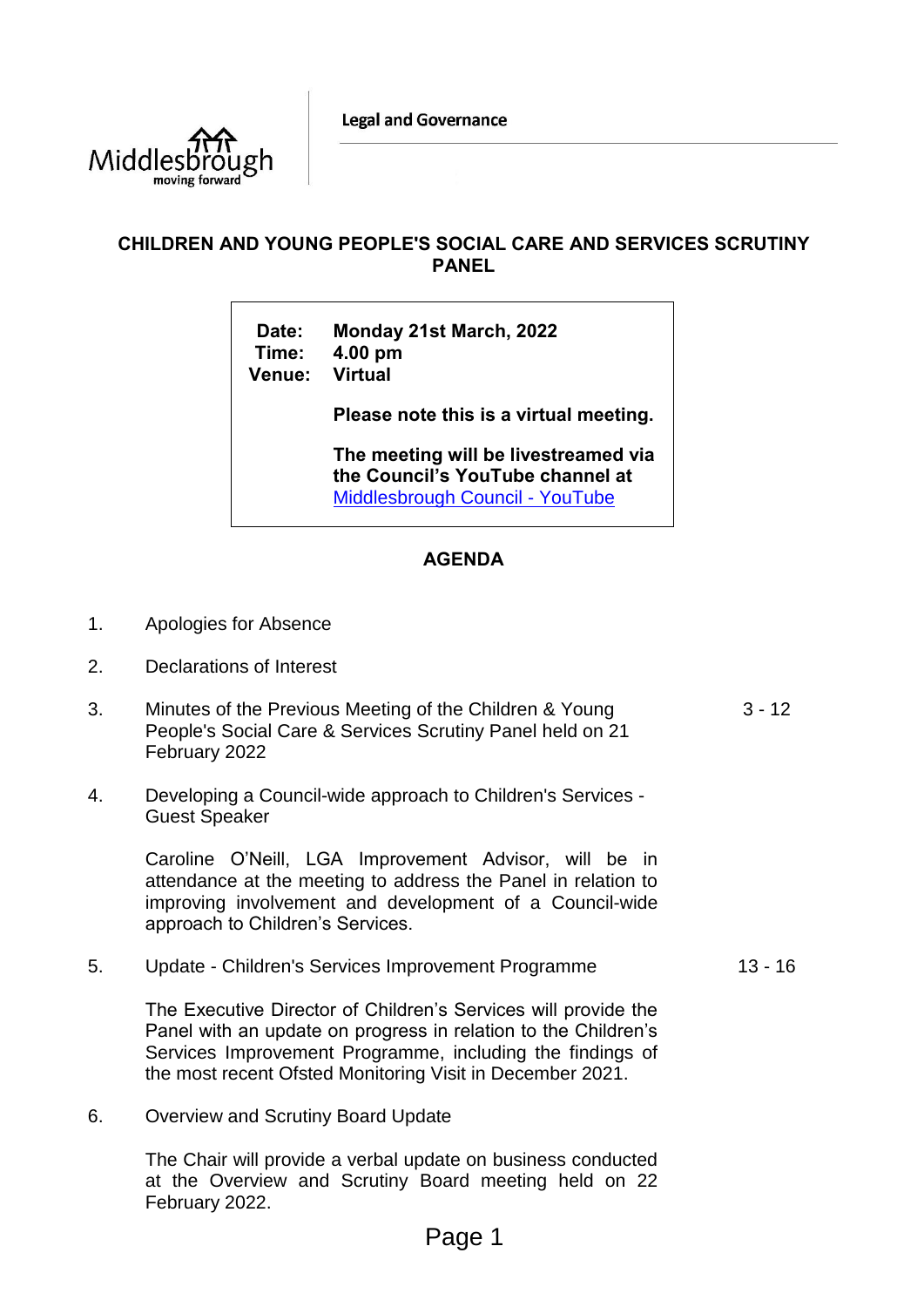- 7. Date and Time of Next Meeting Tuesday, 26 April 2022 at 4.00pm
- 8. Any other urgent items which in the opinion of the Chair, may be considered.

Charlotte Benjamin Director of Legal and Governance Services

Town Hall Middlesbrough Friday, 11 March 2022

## MEMBERSHIP

Councillors D Davison (Chair), T Mawston (Vice-Chair), A Hellaoui, T Higgins, M Nugent, Z Uddin, M Storey, J Walker and G Wilson

### **Assistance in accessing information**

**Should you have any queries on accessing the Agenda and associated information please contact Joanne Dixon, 01642 729713, joanne\_dixon@middlesbrough.gov.uk**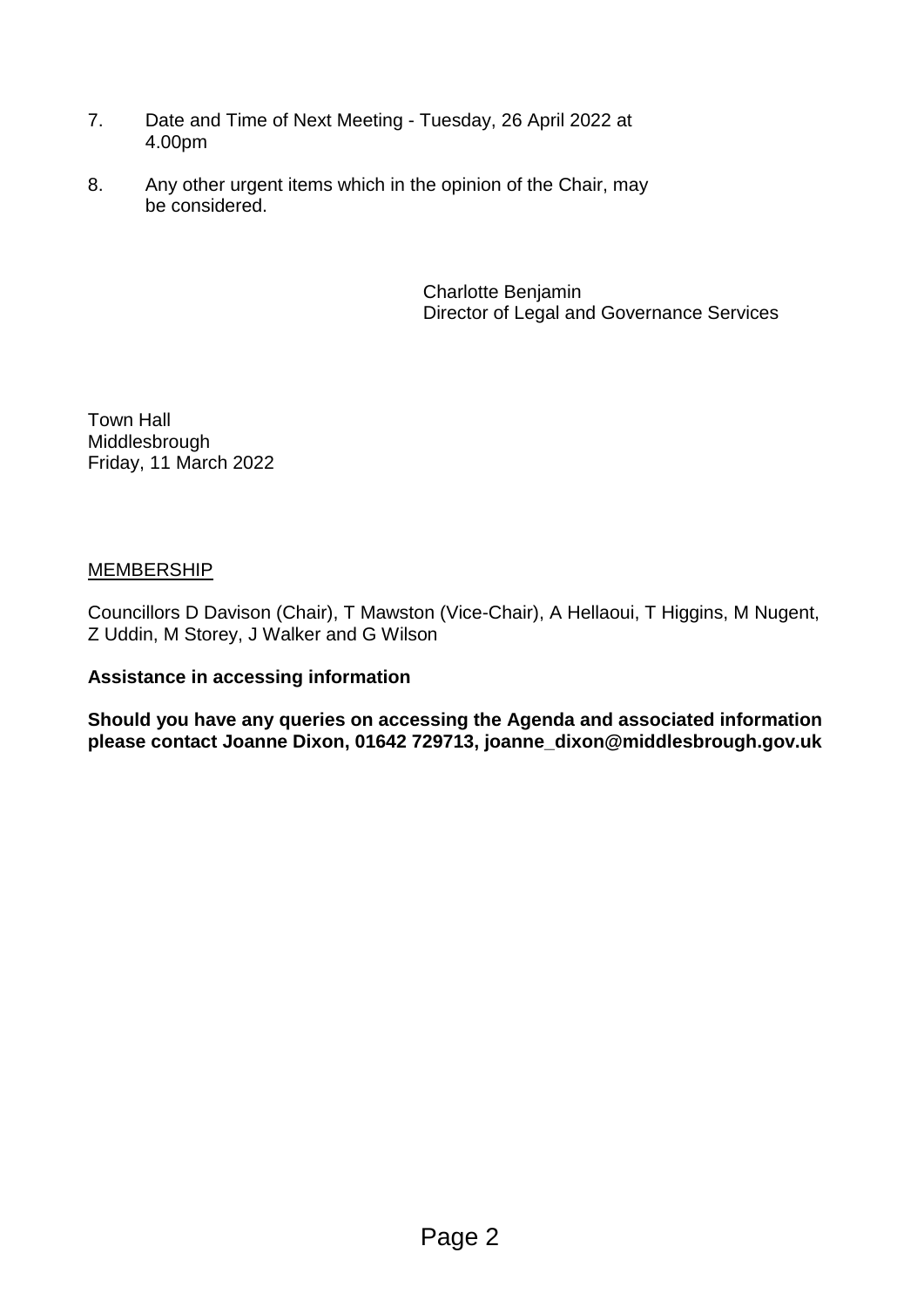### **CHILDREN AND YOUNG PEOPLE'S SOCIAL CARE AND SERVICES SCRUTINY PANEL**

**A meeting of the Children and Young People's Social Care and Services Scrutiny Panel was held on 21 February 2022.**

- **PRESENT:** Councillor Davison (Chair), Councillor Mawston (Vice Chair); Councillors: Hellaoui, Higgins, Uddin, and Wilson.
- **OFFICERS:** C Breheny, L Blagg, S Butcher, J Dixon, G Field, J Pearce, J Tickle and M Walker.

**ALSO IN ATTENDANCE:** Sergeant J Sproson – North Ormesby Neighbourhood Police Team.

**APOLOGIES FOR ABSENCE** were submitted on behalf of Councillors Nugent and J Walker.

#### **\*\* DECLARATIONS OF MEMBERS' INTERESTS**

| Name of Member     | <b>Type of Interest</b> | <b>Item/Nature of Interest</b>                                                     |  |
|--------------------|-------------------------|------------------------------------------------------------------------------------|--|
| Councillor Davison | Non-pecuniary           | Ag. Item $4$ – Locality Working –<br>Family member employed by<br>Thirteen Housing |  |

### **MINUTES – 25 JANUARY 2022**

The minutes of the previous meeting of the Children and Young People's Social Care and Services Scrutiny Panel held on 25 January 2022 were submitted and approved as a correct record.

#### **LOCALITY WORKING FROM A CHILDREN'S SERVICES PERSPECTIVE – FURTHER INFORMATION**

The Chair welcomed those present and provided background in relation to the Panel's current scrutiny topic of Locality Working from a Children's Services perspective.

The Chair explained that the Panel had been provided with information in relation to various partners working within the locality pilot areas of Newport and North Ormesby and had subsequently heard from some of the partner services/organisations working within the localities - in relation to their involvement in locality working and how a multi-agency approach was working to improve outcomes for children and families. Example 2012<br>
Social Care and Services Scruttiny Panel<br>
Social Care and Services Scruttiny Panel<br>
People's Social Care and Services Scruttiny Panel<br>
People's Social Care and Services Scruttiny Panel<br>
The Social Care and Se

The following representatives were in attendance at the meeting to speak about their involvement in locality working:-

- M Walker, Head of Stronger Communities
- L Blagg, J Tickle Assistant Team Managers, Education and Partnerships
- Sergeant J Sproson Cleveland Police (North Ormesby Neighbourhood Police Team)
- J Pearce Neighbourhood Safety Manager

#### Overview of Locality Working in North Ormesby

M Walker, Head of Stronger Communities, was in attendance to provide the Panel with an overview of the locality working pilot in North Ormesby, on behalf of the North Ormesby Neighbourhood Development Manager, and also to provide clarification on several issues raised by Panel Members.

The Head of Stronger Communities highlighted that a more in-depth presentation had been circulated to the Panel with the agenda, containing background information to the pilot projects and information previously provided to the Panel. The presentation provided at the meeting had been condensed to focus on key questions/issues of most interest to the Panel.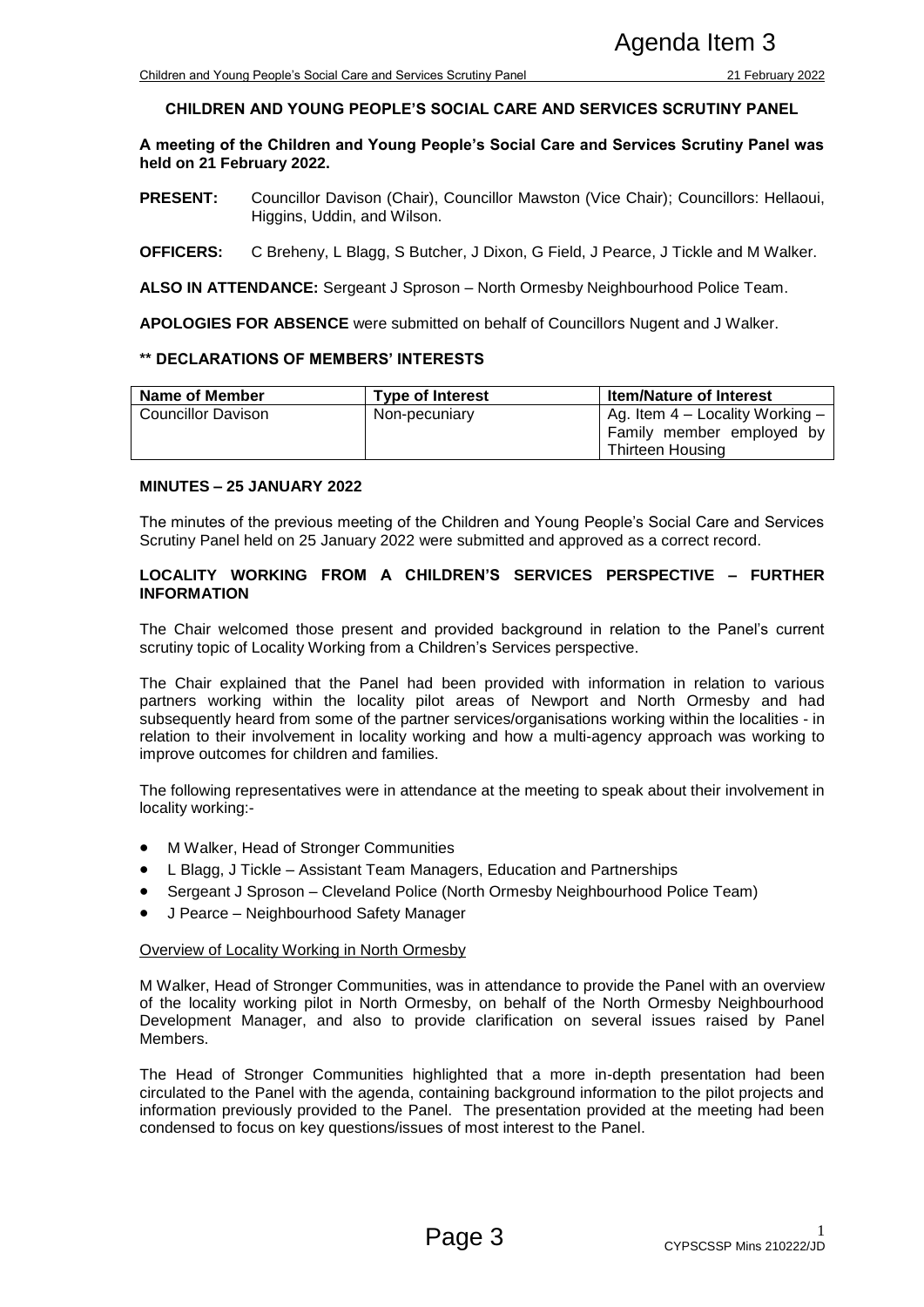Details of the governance structure for the standard locality working model were provided. It was noted that Strategic direction was provided by the Project Executive Board and Corporate Management Team made up of senior managers within the Council. A strategic Design and Implementation Group (DIG) was initially established until the projects were up and running and a Steering Group to monitor all locality Action Plans remained in place. The strategic direction fed into the operational direction and action planning via the Operational Locality Working meeting with Managers and Supervisors and the development of issue-based action plans within the locality teams. Finally, delivery and feedback was undertaken through the weekly or daily staff briefings with operational staff.

A list of some of the partners involved in both locality working pilots was provided and showed the wide range of Council Services and external partners working together in the localities, in addition to other bodies such as residents; schools; voluntary organisations; local businesses and faith groups.

The Panel was informed that each locality – North Ormesby and Newport – had nine Action Plans in place, with the aim being to improve life chances and life experiences.

One of those Action Plans was 'Better Outcomes for Children', with its key objectives being to create stronger families; increase educational attainment; reduce child sexual exploitation (CSE) and criminal exploitation and to reduce the numbers of children looked after.

It was highlighted that Children's Services staff had been in-situ virtually within the localities for some time, including dedicated Officers from Children's Social Care, Early Help and the Risk and Resilience teams. All attended weekly officer meetings and the Children and Families Working Group looking at key issues as they arose.

There were currently three Children's Care Social Workers allocated to North Ormesby and two Social Workers allocated to Newport. Staffing numbers were monitored, in terms of both Social Workers and Early Help Workers, to try to ensure there were sufficient numbers to deal with caseloads within both pilot areas.

All locality action plans had smart targets and actions were linked to the Performance Management Framework (PMF) indicators. These indicators were also used to monitor impact and progress.

The Children's Services Action Plan was led by a Senior Social Worker and was reviewed on a monthly basis. PMF indicators, whether negative or positive, were fed back to the Strategic group for further discussion/assistance and regular progress reports were produced for assurance purposes and for the Executive.

In terms of progress linked to locality working, the Panel was informed that public perception had improved within both localities. Surveys were carried out with residents in Newport and North Ormesby, initially in September 2020, with further surveys linked to indicators completed in March and September 2021. In relation to residents feeling safe, the results were as follows:-

| Newport                     | September 2020 | <b>March 2021</b> | September 2021 |
|-----------------------------|----------------|-------------------|----------------|
| Feeling safe during the day | 31.18%         | 35.49%            | 68.65%         |
| Feeling safe after dark     | 9.68%          | 12.9%             | 48.98%         |
| North Ormesby               |                |                   |                |
| Feeling safe during the day | 32.61%         | 51.51%            | 77.14%         |
| Feeling safe after dark     | 13.04%         | 21.21%            | 31.42%         |

The Panel had raised several questions in relation to locality working, including identifying the main differences between the projects in Newport and North Ormesby.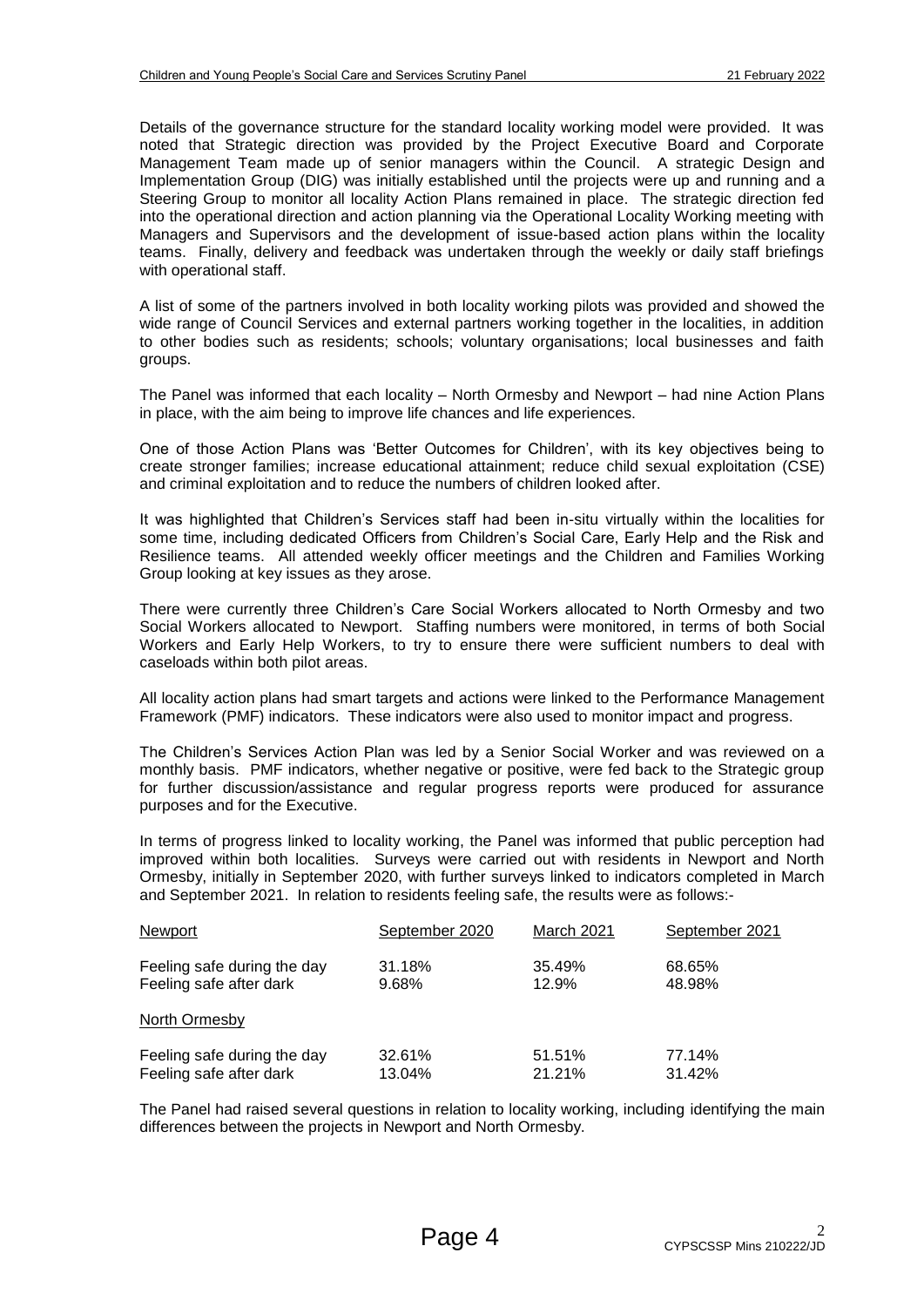It was explained that the programme sponsor was the Council's Chief Executive and during the process of establishing the locality working pilot he was keen to ensure that the pilot was not perceived as a Council project. Discussions were then held with Thirteen Housing and other Registered Social Landlords (RSLs) to ascertain whether there was any interest in partnering with the Council to deliver the pilot. Thirteen Housing agreed to partner the Council and to part fund both of the locality Neighbourhood Managers.

North Ormesby already had an existing Neighbourhood Manager in post which was funded 50/50 by Thirteen Housing and Middlesbrough Council, therefore, this post was incorporated into the pilot model for North Ormesby. The post holder in North Ormesby had a Thirteen Housing contract of employment.

In Newport, when recruitment was undertaken for a Neighbourhood Manager, the successful candidate was already employed by Middlesbrough Council, therefore, the post holder had a Middlesbrough Council contract of employment.

The Panel had also enquired as to the timescales for the evaluation of the locality pilots and the methodology that would be used to undertake the evaluation.

The Panel was informed that the pilot projects would be evaluated using a number of means including community surveys, data analysis and case studies. Community surveys showed that there had already been a significant improvement in perceptions of safety in both localities (as previously mentioned above) and also that more people were indicating they intended to stay in the area for longer. On that note, in 2021, house prices in North Ormesby experienced the fastest increase than anywhere else in Teesside with an increase of 51% on the previous year.

A report on the evaluation of the pilots was being prepared and it was anticipated that it would be submitted to the Executive in June 2022.

The Panel had asked whether there was any data available on how many people locality working was reaching in both localities.

It was explained that this was difficult to answer as the outcomes the pilots aimed to achieve may impact on people who did not necessarily engage with staff, for example, improvements in environmental standards – the 'flying squad' worked across the full ward and everyone living near an area that had been improved would feel the benefit of those improvements, however, there may be no direct interaction with some of those residents. This did not mean that they had not been impacted by locality working. The locality team aimed to positively impact everyone living within the wards in some way.

The locality team also engaged with residents and businesses across the whole ward in both localities, including schools, community groups, voluntary sector organisations and youth outreach. The teams conversed with local business owners on a regular basis to ensure they were listened to and that their concerns were included in the action planning process. Social Workers, Early Help teams and public health colleagues also formed part of the locality teams and numerous Covid vaccine pop ups had been held in both areas which was another example of reaching the community through locality working.

During discussion, the following issues were raised:-

 Reference was made to the Strategic oversight meetings giving strategic direction to the project and it was queried whether all of the partners attended those meetings. It was clarified that the strategic oversight meetings comprised of members of the executive management team (director level) within the Council. The wide range of partner services and organisations referred to during the presentation were well represented at the operational level meetings in both wards. As a result of Covid, meetings had been held virtually which enabled consistent communication with key partners. The Panel was reassured that such meetings were well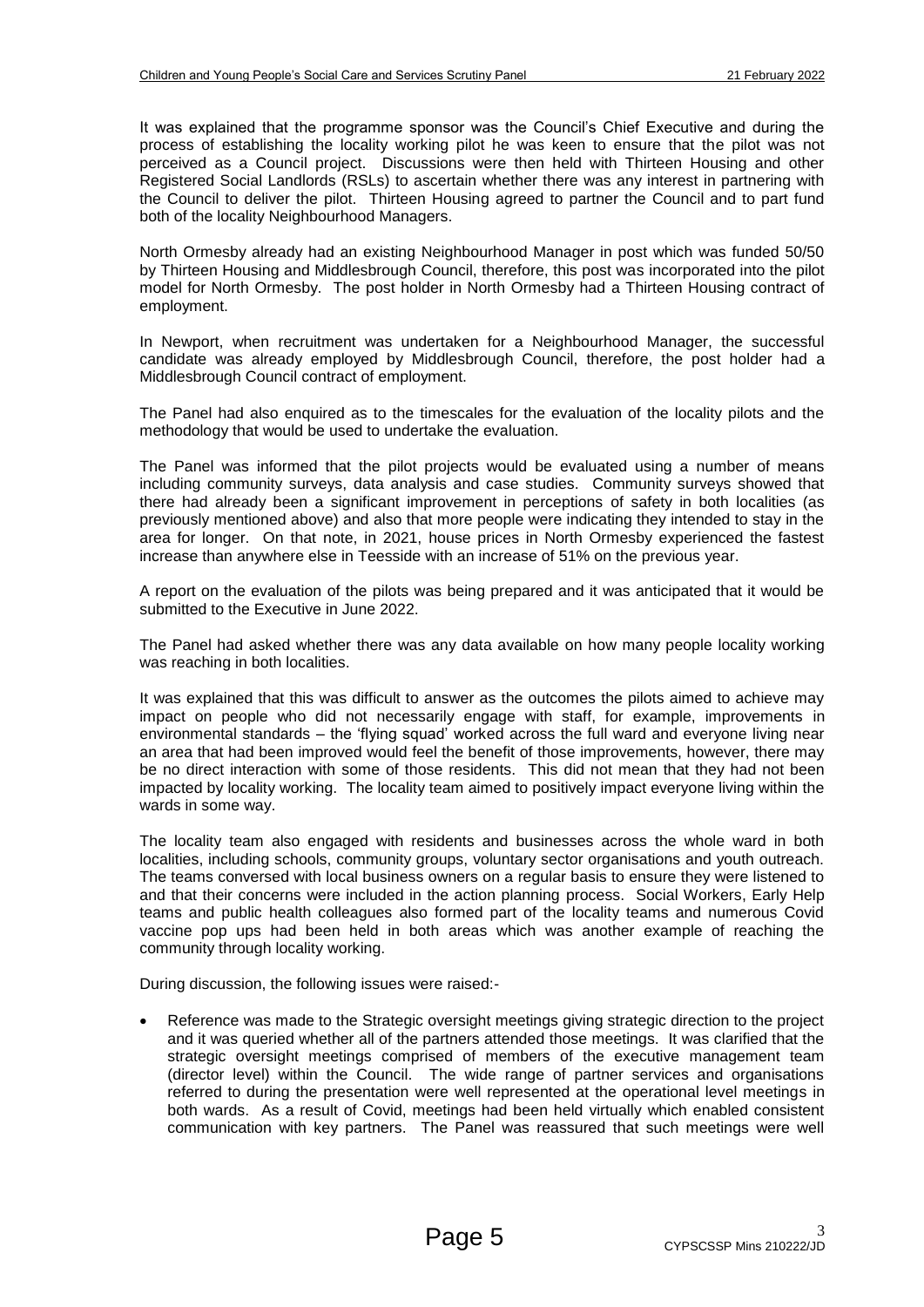attended by each of the partners where their attendance was appropriate.

- A Panel Member highlighted that in some of the information previously presented to the Panel, there appeared to be some discrepancies in some of the groups and partners involved in each of the localities and it was queried whether there was a reason for this and whether both locality teams met with each other to share best practice. The Head of Stronger Communities advised that there was a slight difference in who attended the operational meetings in each locality based on demand analysis undertaken at the start of the projects. (Eg levels of crime, environmental issues, etc). This had provided a starting point as to which partners needed to be involved within the locality working teams and was reviewed regularly. The Head of Stronger Communities was responsible for oversight of both locality pilots and assured Members that each of the locality Neighbourhood Managers communicated with each other regularly and often attended each other's meetings in order to keep up to date with what was happening in each area. In summary, there would always be some differences between what was being delivered in each of the localities based on need.
- A Panel Member commented that locality working appeared to be working well and queried whether the Head of Stronger Communities felt it was working well overall. The Head of Service responded that she felt things were moving in the right direction despite a great deal of work still being required in both areas. The PMF in place had a raft of indicators which allowed the strategic group to examine whether the objectives, as originally set out in the project initiation document, were being met. Green shoots of improvement were certainly evident.
- In response to a query regarding selective landlord licensing, it was highlighted that, in relation to locality working, there was excellent engagement with the selective landlord licensing team and all of the partners working together was having a positive impact.
- In response to a query regarding the logistics of locality working, the Panel was advised that the aim of locality working was not to merge staff from existing teams together in a single team under one roof, but aimed to work as a collective from within their own departments. Staff such as Social Workers, Early Help Workers, Police and Street Wardens were liaising much more freely under the locality working model in ways they had not done previously.
- It was queried whether there would be an opportunity to roll out the locality model to other wards within the town. In response it was acknowledged that whilst there appeared to be a desire for locality working to be rolled out further, the North Ormesby and Newport projects were pilots and that outcomes and learning needed to be analysed which would form part of the pending evaluation report.
- Reference was made to North Ormesby having some of the highest rates in Middlesbrough for hospital admissions for self-harm, COPD, drug and alcohol related admissions and ambulance pick-ups. It was acknowledged that Public Health South Tees was a partner within the locality but, as all of these issues could impact on young people and their families, it was queried whether any GP practices or mental health care providers such as CAMHS were partners in locality working. The Panel was advised that the locality teams linked in with the Primary Care Network who had oversight of the GP practices. Whilst it was not considered necessary for GPs to attend locality operational meetings, it was felt that it should be ensured that the Neighbourhood Managers and other appropriate partners, were linking in to the Primary Care Network to ensure two-way communication of information. It was highlighted that the locality teams were strengthening links with other acute health providers such and the midwife and health visiting services.
- It was queried whether all partners would eventually work together in one building. It was stated that there was a move towards staff physically working from their offices, however, this was now on more of a 'blended working' basis (part of the time from the office, partly from home).
- A Member of the Panel wished to thank all those involved in the locality working model in both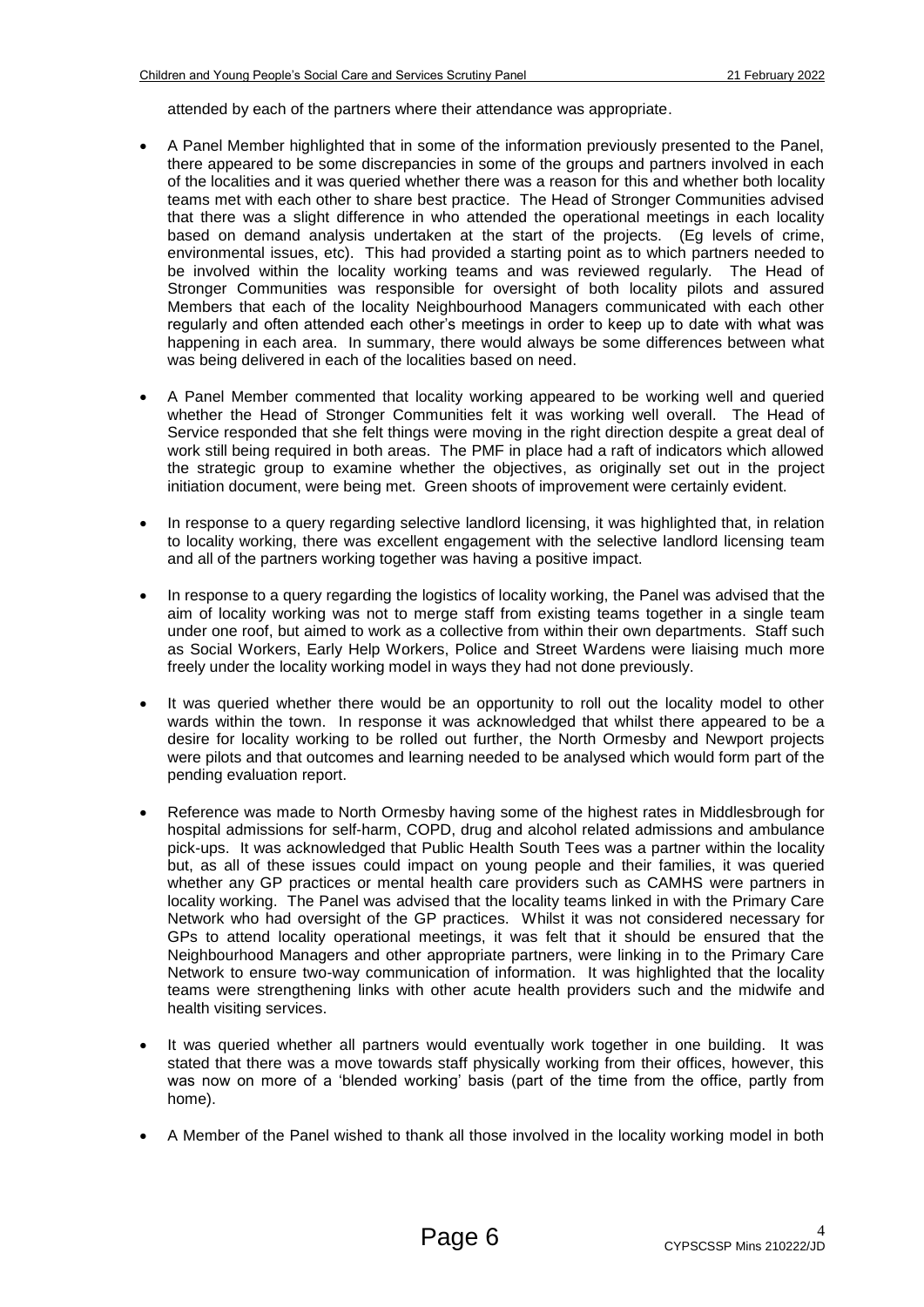North Ormesby and Newport and was aware of the positive impact the pilots were having within the communities.

#### Sergeant Sproson, Cleveland Police (North Ormesby Neighbourhood Police Team)

Sergeant Sproson, North Ormesby Neighbourhood Police Team, was welcomed to the meeting and provided the Panel with an insight as to how the policing team linked in with the Locality Team in North Ormesby.

The Panel was advised that, in general terms, the Neighbourhood Policing model operated across Middlesbrough on a similar basis to the locality working teams. In North Ormesby, the Locality Working Team and Neighbourhood Police Team complimented each other and relationships were enhanced by locality working.

A recent example of how well the arrangement was working was provided, relating to anti-social behaviour. There had been a spike in anti-social behaviour in North Ormesby between June and August 2021 when incidents had risen from approximately 35 per month to 50 incidents per month. This was due to a particular group of youths causing anti-social behaviour, disorder and criminal damage. The response through the Locality Team, predominantly with Selective Landlord Licensing and Neighbourhood Safety Officers, enabled information sharing, showing a joint approach. The Police had accompanied Council Officers whilst they had issued anti-social behaviour contracts and warnings and it showed offenders that the Police, PCSOs and Street Wardens were communicating with each other and working together, presenting as a united team. The Council had led on the Anti-Social Behaviour Contracts which enabled Police to concentrate on pursuing the offenders for crime, leading to prosecution and ultimately banning the ring-leader of the group from North Ormesby. This was one of the success stories as a result of the localitybased approach. Anti-social behaviour figures had dropped, from a peak of 50 events in June/July/August 2021, to single figures by January 2022.

Face to face feedback from residents that the Police engaged with, was very positive. This included parents of youths that had engaged in lower level anti-social behaviour, who were commenting that the area was a much nicer place to live and this was as a result of working together within the locality model.

The Police had ownership of the Action Plan 'making people feel safe'. It was acknowledged that anti-social behaviour played a big part in feeling unsafe, as did drugs. Mirroring the locality team, regular Multi Agency Response to Serious and Organised Crime (MARSOC) meetings were held to discuss intelligence and actions and how each of the partners could contribute to tackling serious and organised crime.

In addition, Police School Liaison Officers attended both primary schools in North Ormesby and delivered a six-week programme called 'Mini Police'. This included various activities, culminating in delivering an assembly to the whole school reinforcing messages around responsibility and not taking part in anti-social behaviour. The programme was also a good opportunity for the children to be introduced to the Neighbourhood Policing Team so that they could build up good relationships.

The Panel heard that the Policing Team had experienced some challenges over the last 18 months, which had been fed back to the locality group. These included the impact of Covid and extensive challenges with staffing. There had been dramatic cuts within the Police, however, officer numbers were slowly beginning to increase. There had been a high proportion of young probationary officers coming through that needed to be supported.

During the summer – tying in with the peak of anti-social behaviour and criminal damage issues in North Ormesby – the North Ormesby Neighbourhood team were often extracted from the area to be deployed elsewhere, however, those officers were now coming back to the team and figures for anti-social behaviour and crime were relatively low. It was acknowledged that there were areas of Middlesbrough with higher demand but Officers were remaining on duty in North Ormesby and not going to other areas which was essential to building relationships in the community and continuing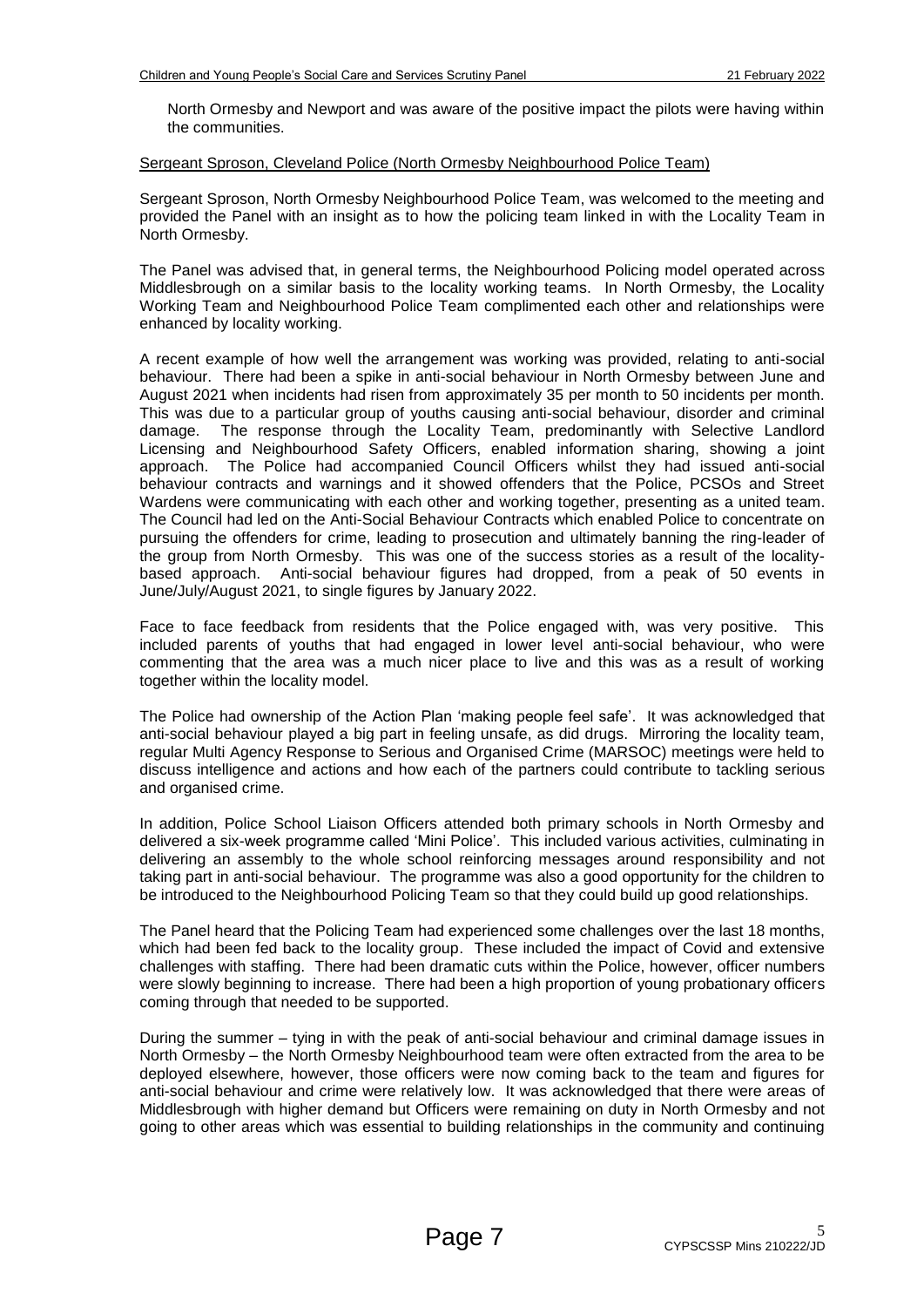the good work in the area, including prevention work. Some of the ways to achieve this through Neighbourhood Policing was: targeted patrols, community engagement and problem solving. More locally, everything done in North Ormesby needed to be high visibility and high impact. The Action Plan was around making people feel safe. Whilst the Police could keep people safe, it was also important to make them feel that they were being kept safe.

In closing, Sergeant Sproson stated that there was a fantastic working relationship with all partners in the locality team, particularly Selective Landlord Licensing, Street Wardens and Neighbourhood Support Officers. Personal working relationships were strong and good results were being achieved and built on.

During a discussion, the following issues were raised:-

- A Panel Member referred to the perpetrators of anti-social behaviour and considered that they should be prosecuted but also supported to deter them from re-engaging in those behaviours. It was queried whether there was a profile of young people who may be likely to engage in antisocial behaviour in the future so that preventative work could be undertaken with them to deter them from committing anti-social behaviour and crime in future. Sergeant Sproson highlighted that, as part of the locality working approach, young people who had been involved in low level anti-social behaviour were invited to attend a presentation by youth workers to discourage them from engaging in such behaviours and to highlight the impact their behaviour had on others. This was carried out in conjunction with the youth offending service. Identifying and preventing was the reason the Police concentrated on primary schools with the mini police programme as the schools helped to identify the children that would benefit the most from taking part. Positive Pathways at North Ormesby was a youth club operating on Mondays and Thursdays for two age groups – 10-13 and 14-18s. In addition, when dealing with anti-social behaviour, the Council and Police had improved at identifying vulnerability and linking in with Social Services. Public Protection Notices were submitted to flag up issues between all partners, for example, to look at why was this child doing this? What was happening at home? Protecting young people from drugs was also an issue to be aware of and the potential of being vulnerable to criminal exploitation. Identifying vulnerability was something that the Police had improved upon in the last 3-5 years. There had been some success and this was now the time to build on this in North Ormesby and to prevent problems in the future.
- The Executive Director of Children's Services emphasised that the working relationship with the Police within the Multi-Agency Children's Hub (MACH) (front door to Children's Services) was very successful and information sharing was good. The Council had commissioned youth work at both universal and targeted levels. The organisations involved were Lynx, The Junction and Middlesbrough Football Club Foundation. The Youth Offending Service now had a preventative arm and were becoming more involved in prevention work around anti-social behaviour. Early Help was successful across Children's Services working with families to ensure they could grow and thrive. A problem profile was compiled by the Police across the Cleveland Police area which looked at the Organised Crime Groups and Anti-Social Behaviour groups which was useful in Chairing meetings with young people at significant risk. As there were known organised crime groups operating in Middlesbrough, it was key intervene with young people before they became involved.

The Chair thanked Sergeant Sproson for his attendance and the valuable information provided.

#### L Blagg and J Tickle, Assistant Team Managers, School Readiness

The Chair welcomed L Blagg and J Tickle, Assistant Team Managers for the Children's Centres and part of the School Readiness Team.

The Panel was advised that the main focus of the Children's Centres was to work with children aged 0-5 years and to register parents with the Centres in order to signpost them to information, advice and guidance. Those registered families would then become part of the Children's Centre's universal provision, including eligibility around potential funding for two-year-olds and 3-4 year olds,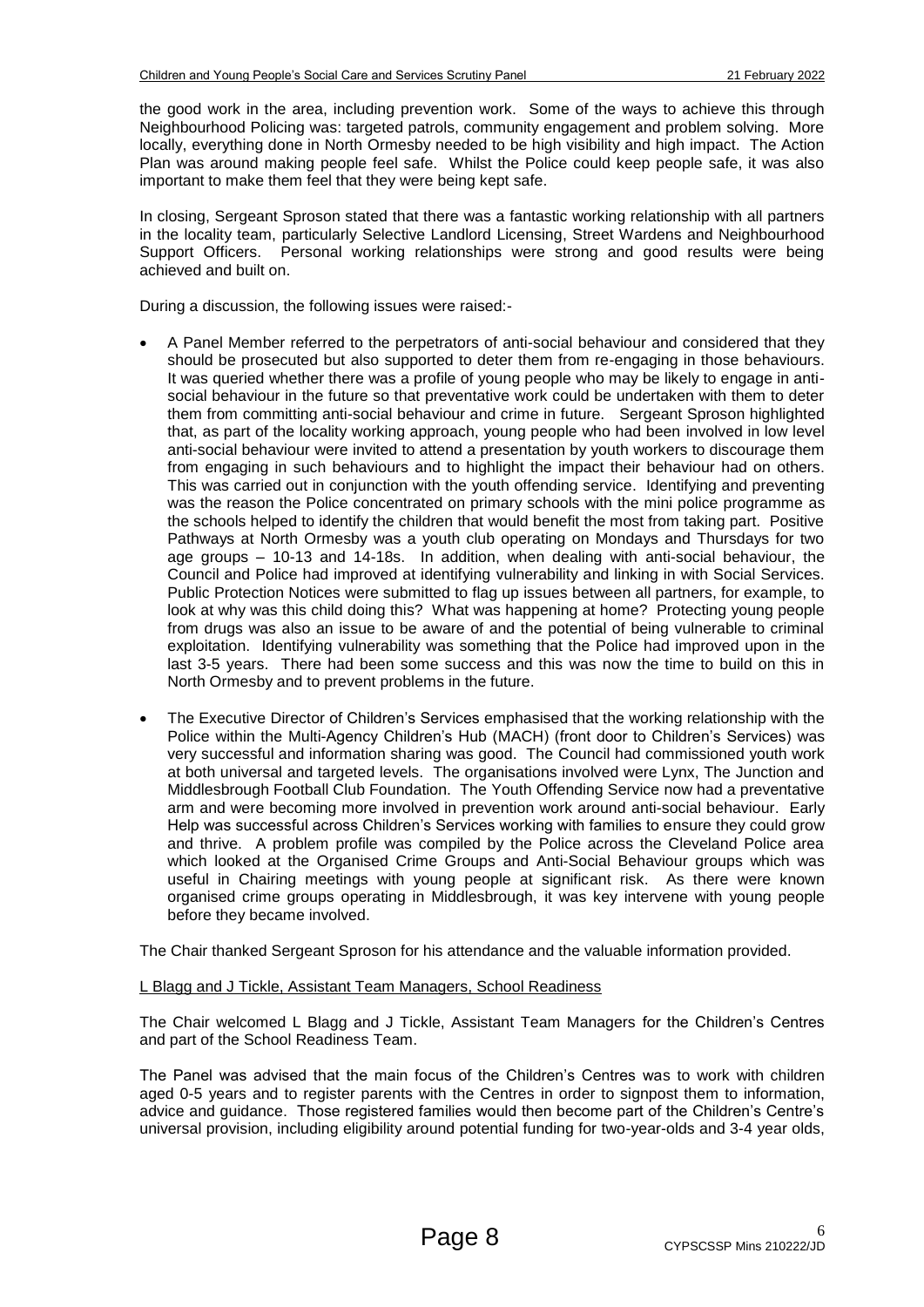healthy vitamins, health around the best start pathway. Those families coming through the best start pathway were worked with from birth to two years. Targeted interventions were delivered to identified families, for example, Chat, Play, Read, Sing was a programme of support for good literacy, also Play and Learn Together (where children had completed their two-year-old health review) which delivered key messages around supporting good home learning and reinforcing that family members were key educators.

Regular tracking and follow ups with families was undertaken, such as Achieving two year olds where families were entitled to 15 hours of free child care. The DWP provided data on which families were eligible for the provision and they were then contacted by the school readiness team and supported with seeking childcare in their area – highlighted what was available and how to access it.

Data in relation to the number of families being reached by the Children's Centre in both North Ormesby and Newport was contained within the briefing paper circulated with the agenda. The report showed:-

- North Ormesby Children's Centre reached 181 families in 2020, having made a total number of 5,700 contacts, and reached 245 families in 2021, having made 5,983 contact.
- West Middlesbrough Children's Centre (covering Newport ward) reached 628 families during 2020, with a total of 3,335 contacts and reached 878 families in 2021 from 3,345 contacts.
- Abingdon Children's Centre reached 462 families in 2020, with a total of 5,464 contacts, and reached 758 families in 2021 with a total of 10,493 contacts.

The report also provided data on the take up of nursery places in settings offering funded childcare to two, three and four year olds (universal and extended provision), for settings covering North Ormesby and Newport wards. It was noted that the figures might include children attending who lived outside of those wards.

Schools also offered universal 15 hours provision, increasing to 30 hours for eligible families of three and four year olds, but this data was not available.

The Panel heard that the challenges in terms of school readiness included cultural barriers, eg for some families it was mot the cultural 'norm' to use childcare for two year olds, and both localities had high numbers of transient families.

Examples of working in a locality-minded way included working with colleagues from other services such as Selective Landlord Licensing and Neighbourhood Safety. Where colleagues had their own agenda for visiting families, wherever possible, the Children's Centres liaised with those services to ensure opportunities were not missed to identify under-fives who may not be registered with the Children's Centre so that families were not missing out on information advice and guidance and to encourage and help families to understand the benefits of their children accessing education from a young age.

The impact of locality working on school readiness predominantly related to better information sharing to ensure families were aware of what was available and how to access it and it also provided a good networking opportunity, raising awareness of local issues and breaking down cultural barriers within the community.

During Covid, the Children's Centres had continued to offer an increased amount of support within Newport and North Ormesby. The Children's Centre covering Newport was physically based at Whinney Banks, West Middlesbrough. Pre-covid there were many activities taking place in the Centre but it was difficult for families to get there. Since Covid the majority of provision was delivered digitally and families were being contacted by telephone, WhatsApp and other platforms which had increased accessibility for families and was working very well.

In response to a query regarding working relationships between the Children's Centres and Health Visiting service, the Panel was advised that the Children's Centres worked closely with Health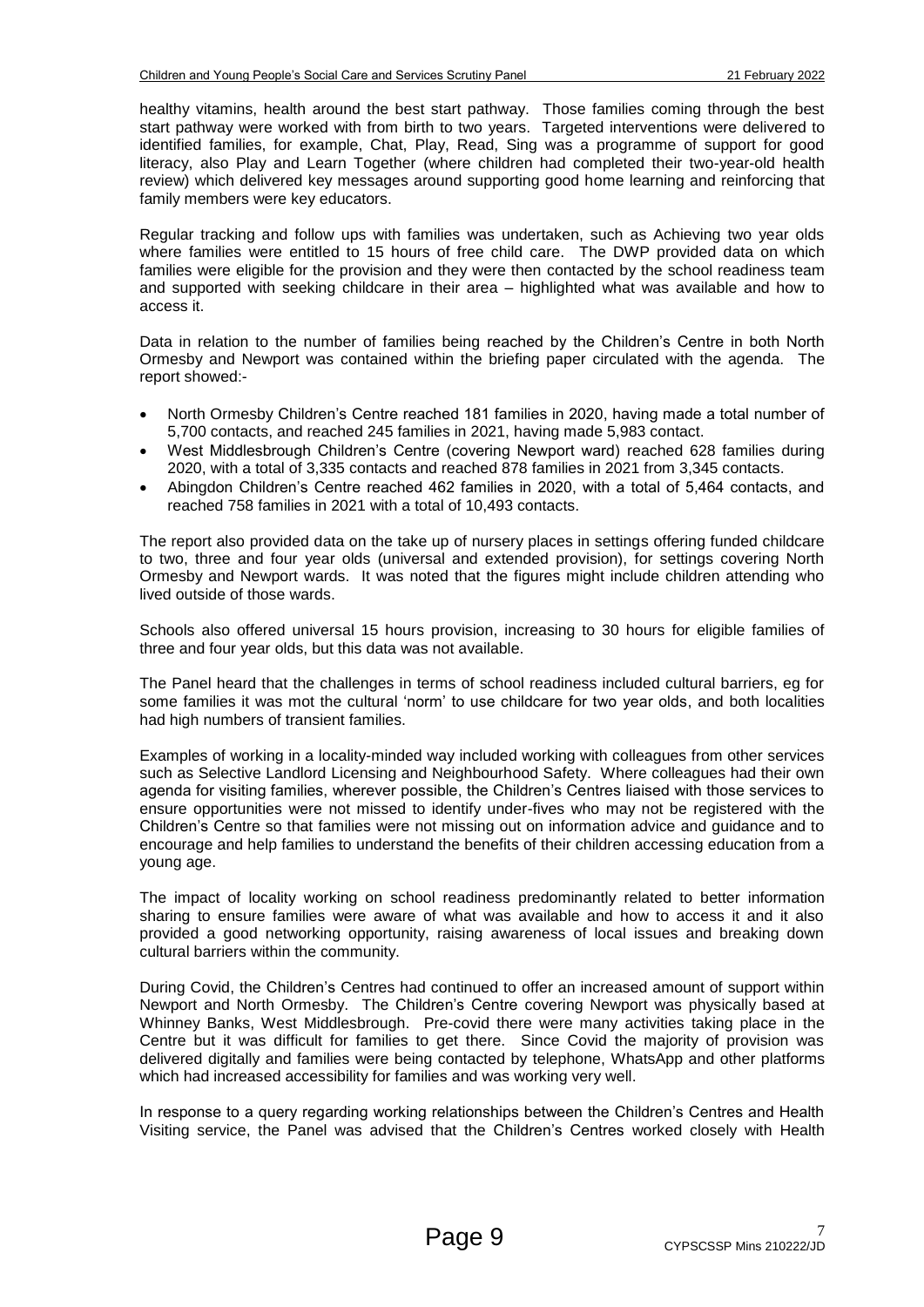Visiting colleagues and had shared pathways and pro-actively followed up statutory contacts to focus on the learning and development of the child and supporting the parents in doing this. In terms of the locality working, it was more about networking with colleagues and making them aware of how they could support information sharing about the Children's Centres. In Newport there were many non-English speaking families so it was important to let families know about eligibility for nursery places.

The Chair thanked the officers for their attendance and the information provided.

#### J Pearce, Community Safety Manager

J Pearce, Community Safety Manager, was in attendance at the meeting to provide the Panel with a brief overview of how the Street Warden service fitted into the locality working model and how they supported colleagues within Children's Services.

As mentioned previously by the Children's Centre Assistant Team Managers, Street Wardens had continued to carry out 'door knocking' during Covid and had supported various Teams with intelligence gathering and information sharing. The Neighbourhood Safety Team, as a whole, had an excellent relationship with Children's Services and worked closely with them right across the town, however, the Community Safety Manager felt that locality working enhanced this.

The Panel was informed that the Street Wardens regularly supported partners with intelligence gathering within the community and were the eyes and ears on the ground, gaining a lot of information which other services would not be privy to. Meetings held with Police and Children's Services looked at vulnerable young people including those who go missing from home. At daily Police briefings, all incidents that had occurred within the last 24 hours were examined, including vulnerable young people considered to be at risk of harm who went missing on a regular basis. Key information was distributed amongst the Street Wardens together with photographs which allowed the Wardens to gather information on contacts and properties visited by those young people and reported back to appropriate partners. This flagged up risks with partners so that appropriate actions and interventions could be put in place.

Street Wardens regularly responded to home visits with Children's Services. Joint visits were often undertaken with Street Wardens and Neighbourhood Safety Officers to provide protection to staff but to also develop relationships with young people and families to help keep them safe in the community.

Street Wardens regularly attended organised youth groups across Middlesbrough but particularly in Newport and North Ormesby there had been a great deal of targeted outreach work to help divert young people away from crime and disorder.

Wardens used the locality bases every day whilst on operational patrol and were able to feed information and intelligence directly to partners in real time and took task directions from partners in response to this. Locality working helped to speed up responses to the community's needs.

Wardens had been involved in a range of projects that had been developed through the locality teams such as litter picks, back alley makeovers, weeks of action in relation to organised crime and drug activity whereby information was passed to Police for action. From a community safety perspective, locality working had had a significant impact in both localities and had enhanced relationships by bringing together operational staff on a regular basis for key information sharing and development of action plans. This allowed a more targeted and focussed service to be delivered to the community.

The Chair queried whether much of the work undertaken in the communities was as a result of residents directly attending the locality hubs/base. The Community Safety Manager responded that a lot of reports came in from members of the public through emails and phone calls and also through councillors via the one stop system, but the real time intelligence coming into the hubs had really helped to improve responses to the needs of the community.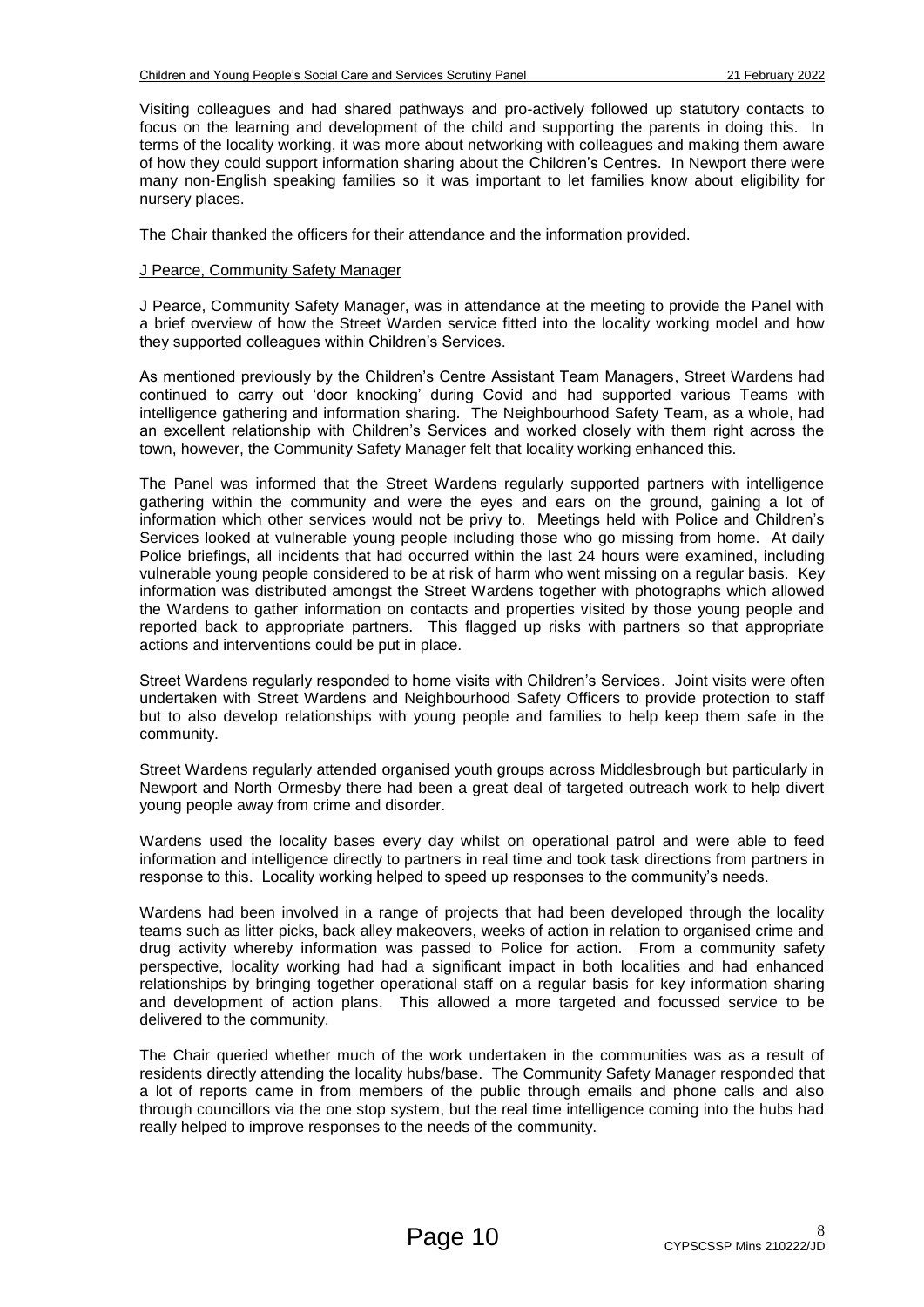The Chair thanked the Officer for attending and the information provided.

The Chair requested that Panel Members contact her directly, or the Democratic Services Officer, with any suggestions for further evidence considered necessary in relation to the Panel's current review.

**AGREED** that the information provided be noted and considered in the context of the Panel's current scrutiny review.

#### **COVID RECOVERY IN CHILDREN'S SERVICES**

The Executive Director of Children's Services advised that Covid infection rates continued to decrease in the lead up to half term. For Children's Social Care, it was very much business as usual. Ofsted were moving to face to face monitoring visits, rather than virtual, in the near future.

Schools were examining the impact of disruption to learning caused by Covid and this was impacting on workloads.

It was highlighted that there had been a high number permanent school exclusions, with the period September 2021 to date, being higher than the whole of the previous year. Attendance and oversight of vulnerable children (those children with a Social Worker) remained a key priority for the Council.

The Safeguarding Partnership continued to implement the challenges outlined in a letter from the DfE entitled 'Keeping Children Safe in Winter' which was about ensuring and monitoring the reengagement of vulnerable children in education. It was confirmed that processes were in place in relation to this and that attendance for vulnerable children was improving. There was currently no cause for concern.

As the end of Covid restrictions were imminent, the Panel was asked whether it was happy to receive Covid recovery updates at every other meeting, rather than every meeting, unless there was a particular issue that needed to be reported. There would be focus on vulnerable children, supporting families, with locality working being a key part of school readiness. The importance of the Street Wardens engaging with some of the most disenfranchised young people was immeasurable.

A Panel Member commented that it was very concerning to hear that there had been more permanent exclusions since September than in the whole of the previous year. It was acknowledged that keeping these children safe was a priority but also keeping them educated as they had already experienced disruption to their education through Covid. It was queried whether there was a profile of the children who had been excluded and whether there were sufficient staff to support those children who were not being educated in school places.

The Executive Director advised that excluded pupils should receive 25 hours of education per week within six days of exclusion and it was acknowledged that this was putting pressure on the Council's approved provision. There were ongoing conversations to ascertain the reasons why children had been excluded and why on a permanent basis, rather than fixed term. Schools had many issues to deal with including the impact of Covid on older children in terms of mental health. Whilst there were pressures in the system, staff were working hard to ensure children were getting as solid an education as possible.

Concern was expressed that those excluded children entitled to 25 hours education provision, were less likely to engage in this provision and may be falling further behind. The Executive Director assured Members that those who had been excluded would be provided with an alternative education provider and not left to drift. It was acknowledged that some of the children were vulnerable and that an update could be provided in the future and the most appropriate route for that would be discussed outside of the meeting.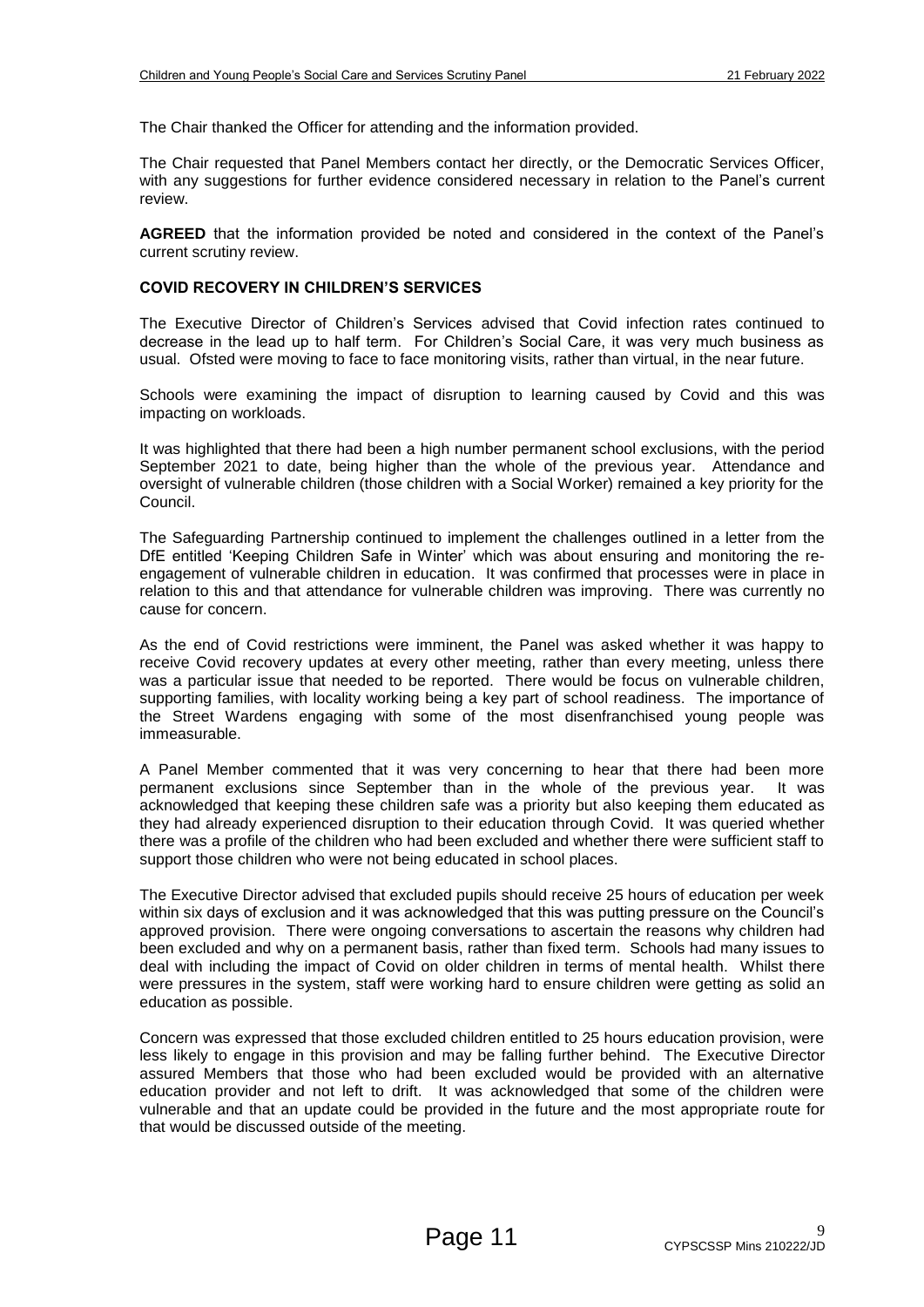### **DATE AND TIME OF NEXT MEETING**

The next meeting of the Children and Young People's Social Care and Services Scrutiny Panel was scheduled for Monday, 21 March 2022 at 4.00pm.

The Chair made reference to a recent LGA workshop she had attended in relation to a whole-Council approach to Children's Services and highlighted that she would like to invite one of the speakers to attend a future meeting of the Scrutiny Panel.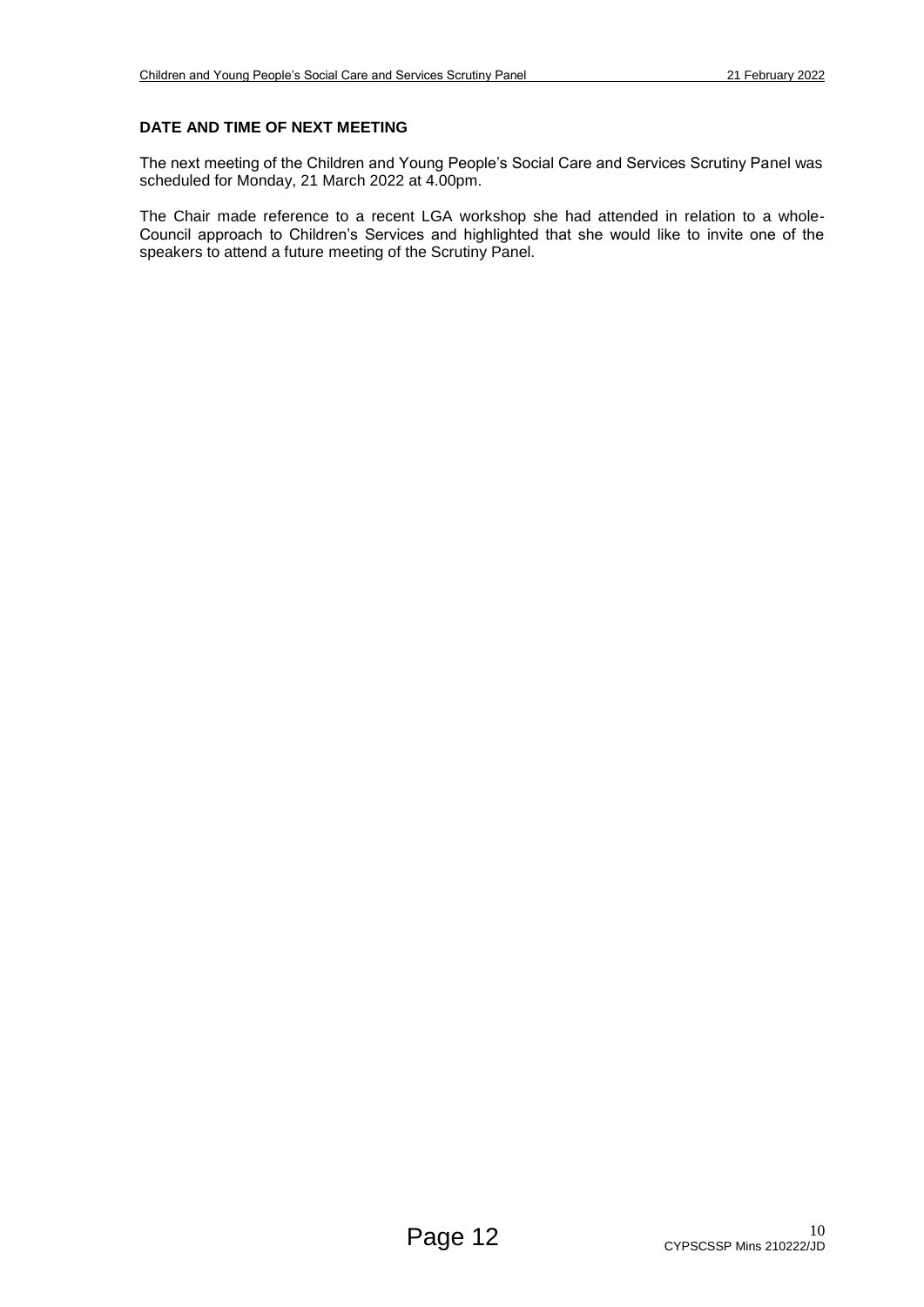**Ofsted** Piccadilly Gate Store Street Manchester M1 2WD

**T** 0300 123 1231 **Textphone** 0161 618 8524 enquiries@ofsted.gov.uk [www.gov.uk/ofsted](http://www.gov.uk/ofsted)



31 January 2022

Sue Butcher Director of Children's Services Middlesbrough Council PO Box 505, 3rd Floor Civic Centre Middlesbrough TS1 9FZ

Dear Sue

# **Monitoring visit to Middlesbrough children's services**

This letter summarises the findings of the monitoring visit to Middlesbrough children's services on 14 and 15 December 2021. This was the second monitoring visit since the local authority was judged inadequate in January 2020. Her Majesty's Inspectors were Neil Penswick and Russel Breyer.

# **Areas covered by the visit**

Inspectors reviewed the progress made in the following areas of concern identified at the last inspection:

- Children in need.
- Children subject to a child protection plan.
- Children subject to a letter before proceedings and the quality and impact of preproceedings intervention.

The visit was carried out in line with the inspection of local authority children's services (ILACS) framework. This visit was carried out remotely at the request of the local authority. The lead inspector and the director of children's services agreed arrangements to deliver this visit effectively while working within national and local guidelines for responding to COVID-19. Inspectors used video calls for discussions with local authority staff and managers. Agenda Item 5<br> **Contains and Sydney Configure 15**<br> **Configure 13**<br> **Configure 13**<br> **Configure 13**<br> **Configure 13**<br> **Configure 13**<br> **Configure 13**<br> **Configure 13**<br> **Configured Example 13**<br> **Configured Example 13**<br> **Configur** 

# **Headline findings**

Senior managers know their service well and have a realistic understanding of their progress since the 2020 Ofsted inspection. Improvements in auditing give them accurate information on what they still need to do. Social work capacity has increased and there has been a strong focus on improving compliance with national guidance. Senior managers are now working to further improve the quality of social work practice. Currently, the progress of children in need and those subject to a child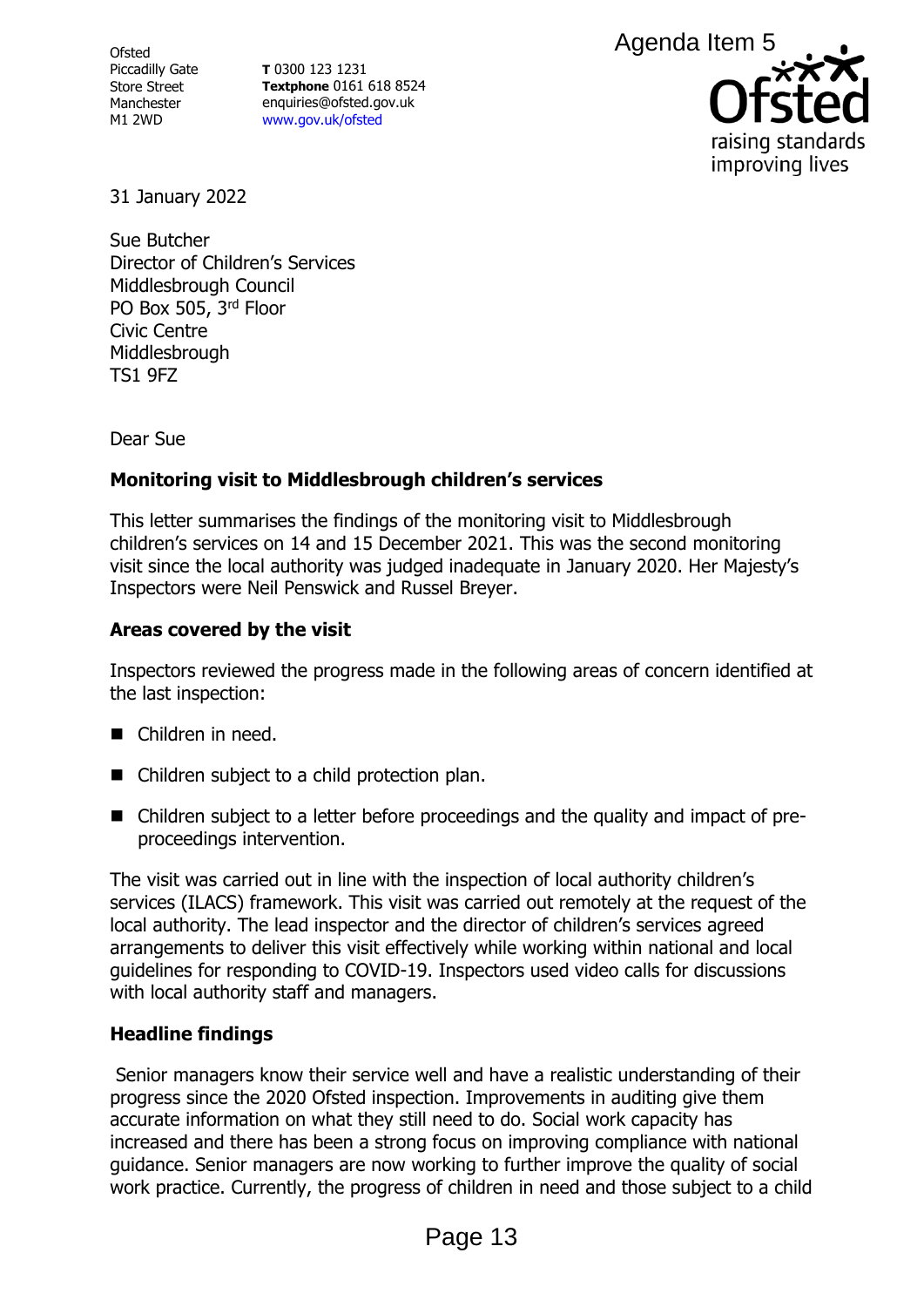

protection plan remains variable, as the quality of planning is weak and there is insufficient focus on the lived experience of children. Case management oversight is not sufficiently robust to ensure that issues are addressed. Senior managers are aware of these issues and have plans in place to address them.

## **Findings and evaluation of progress**

The Director of Children's Services and senior managers know their services well. They had prepared a detailed self-evaluation focused on the areas subject to this monitoring visit and prior to inspectors' on-site activity. This accurately described the improvements they had made in their services and the areas that needed further development.

The Ofsted inspection report published in January 2020 identified that all aspects of children's services were inadequate. Since then, senior managers have focused successfully on improving the capacity of their staff in respect of their services to children in need and subject to a child protection plan. This includes decreasing the size of social worker caseloads, employing more permanent qualified and experienced staff and creating smaller teams to improve management oversight. The permanent senior management team has also improved its line of sight through direct casework involvement and through participation in oversight panels, resulting in a better understanding of the quality of work and what further needs to occur to address the deficits in practice.

A particular strength is the auditing process which provides a wide and in-depth coverage of the quality of services. The audits focus well on gaining an understanding of children's day-to-day experiences and make judgements on how effective social work and management oversight have been on addressing children's needs. Work is ongoing to enhance front-line managers' and independent reviewing officers' skills as auditors. There is a robust moderation process which enables senior managers to review the audits and identify actions that need to be completed.

Over the past 18 months, senior managers have successfully focused on improving compliance and ensuring that essential activities are occurring. This includes ensuring that children are allocated to social workers who have the time and professional space to work with them. The frequency of visits for children in need and child protection purposes has improved. Social work supervision takes place regularly, but is not yet leading to good enough reflection or challenge. The frequency of multi-agency planning groups, and the timeliness of initial and review child protection conferences, have also improved.

Senior managers are working to a detailed improvement plan for all of their services. This includes appropriately focusing on improving the quality of social work practice through increased training and learning opportunities. Individual learning for workers and managers is identified, and wider themes are addressed. The local authority's own audits show an improving performance in the quality of practice. However, 20%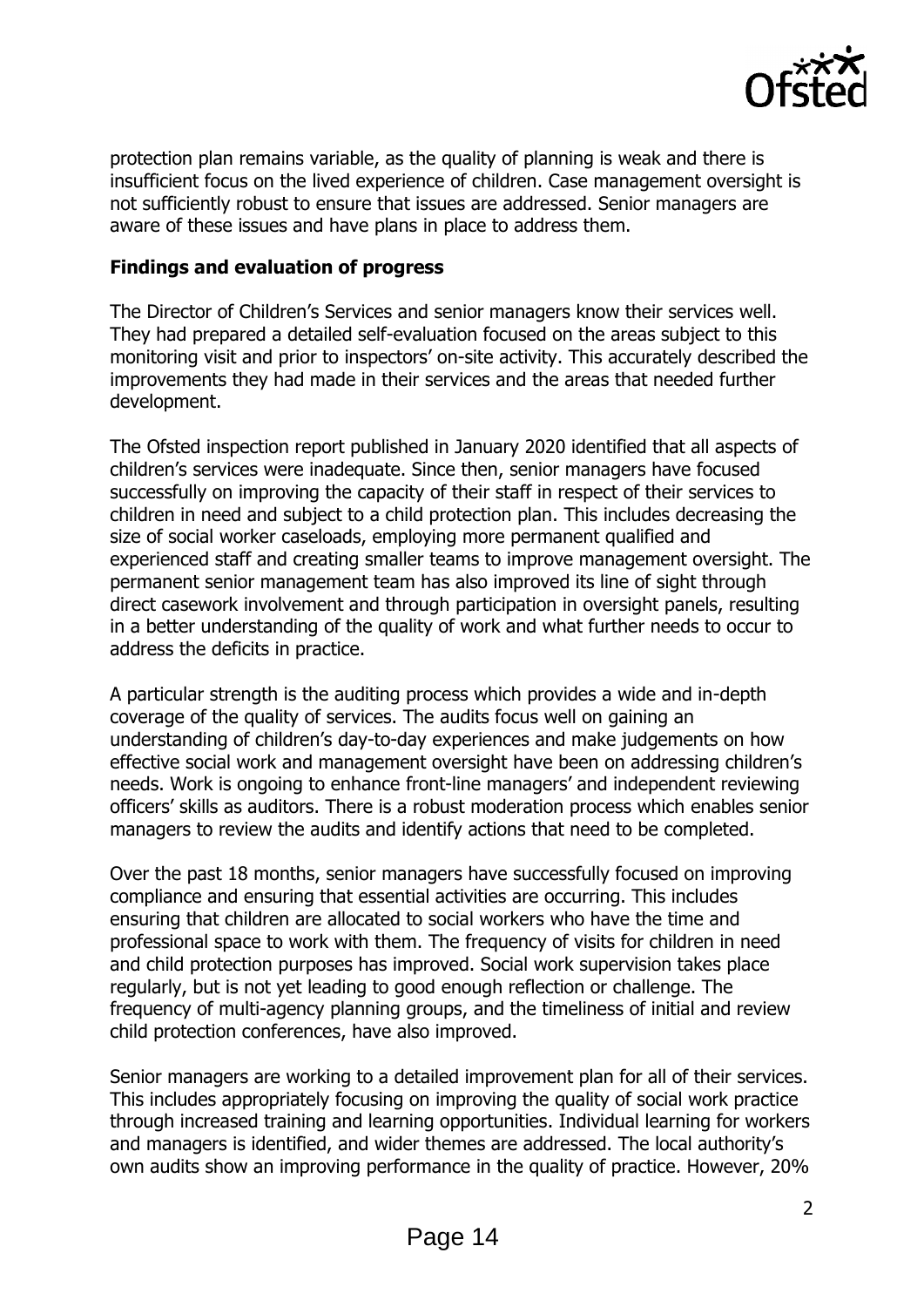

of social work practice continues to be judged in the audits as inadequate due to poor-quality practice which is not sufficiently addressing the concerns and progressing casework

During this visit, inspectors saw no child at immediate risk of harm or in need of urgent action. This is a significant improvement since the last Ofsted inspection. However, too many children continue to experience delays in progressing their plans. Key weaknesses are that plans, and planning, are not focused and lack timescales relevant to the child. There is insufficient focus on the lived experience of children, and social work tools are not being fully utilised to understand patterns of behaviours and cumulative risk. For some children, this results in them remaining for too long in situations either where their needs are not being met or where longer-term concerns are not sufficiently addressed.

Despite the work that has been done to improve one-to-one supervision, in the main these essential meetings are not sufficiently driving improvements including reviewing all the issues, identifying actions, and making sure that these are happening. Recording of management decision-making is too limited to enable an understanding of why actions are taken.

Senior managers have been working on improving the monitoring and oversight of pre-proceedings work. While positive steps have been taken, including appointing an officer to oversee this work and further developing a tool to track children in the process, management oversight does not always lead to the identification of what needs to change and ensure that this happens.

For some children, child protection thresholds have not been consistently implemented. While inspectors found improvements in the immediate response to child protection concerns, some families find themselves subject to statutory child protection planning when it is not needed. There is evidence of a risk-averse culture. For example, some families who need support but work well with the social workers and other agencies are nevertheless subject to child protection planning. Inspectors also identified a small number of families where safety plans were in place when a child's case was closed to children's social care. In these cases, other support packages would be more appropriate.

As senior managers identified, inspectors did see some examples of good social work focused on improving outcomes. For these children, there was good effective working relationships with the parents, good observations, meaningful direct work and well-focused planning and management oversight. The improvement work by Middlesbrough Council has also resulted in a stronger practice when there are immediate safeguarding issues, and in the support for children in need where there are serious concerns and they are on the edge of coming into care.

All of the social workers that met inspectors on this visit knew their children and families well, and have an enthusiasm and passion for working with them and